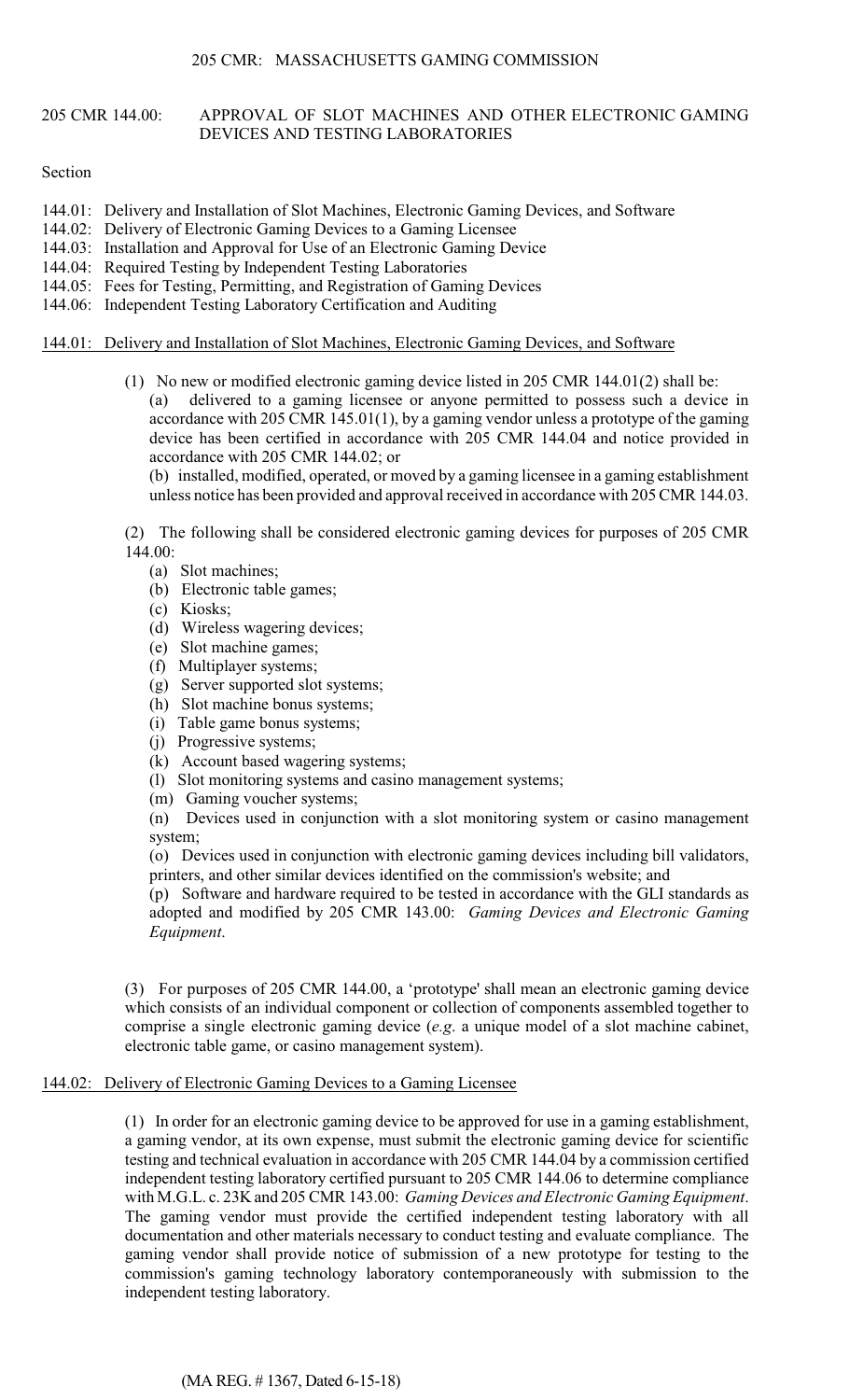#### 144.02: continued

 (2) Upon certification of a prototype of an electronic gaming device by a certified independent 145.01(1), after providing notice to the commission, as directed, in accordance with 205 CMR testing laboratory, a gaming vendor may deliver the electronic gaming device to the gaming licensee, or any other person authorized to possess such a device in accordance with 205 CMR 145.02(2). Upon receipt of the notice, the commission may deny entry of any electronic gaming device it determines may not be compatible with the commission's central monitoring system or for any reason necessary to protect the integrity of gaming in the Commonwealth.

Provided, prior to delivery of any such electronic gaming device into the Commonwealth the gaming vendor and electronic gaming device shall be in compliance with 15 U.S.C. 1173.

(3) Upon submission of the electronic gaming device prototype for testing to a certified independent testing laboratory in accordance with 205 CMR 144.02(1) and 144.04, the commission's gaming technology lab may require that the gaming vendor provide to the commission's gaming technology lab, at the gaming vendor's expense, a functioning prototype of the electronic gaming device as well as all software, documentation and other materials necessaryto conduct testing and evaluate compliance. The commission's gaming technology lab may conduct any testing of the electronic gaming device it desires and require any further subsequent action.

 (4) The gaming vendor and gaming licensee shall promptly notify the commission if it becomes aware of any negative action taken in another jurisdiction relative to a gaming device that has been delivered to a gaming licensee, or if it becomes aware of an issue that may negatively impact the reporting of revenue, game outcome, or the integrity of such a device.

### 144.03: Installation and Approval for Use of an Electronic Gaming Device

inspection.

 previously approved location, unless a gaming licensee first submits a request for approval identified in 205 CMR 144.01(2)(o) shall be exempt from this approval procedure, but shall (1) (a) No electronic gaming device shall be installed or operated in a gaming establishment, nor shall a previously approved electronic gaming device be modified or moved from a to the commission, as directed, at least five days prior to the anticipated installation, operation, modification, or movement date and such request is approved. The commission, or its designee, may approve such request on shorter notice in exceptional circumstances. The request for approval shall be in the form prescribed by the commission. Devices remain subject to inspection by the commission.

(b) For purposes of 205 CMR 144.03, modified or modification means a change or alteration to an electronic gaming device's software and/or hardware previously approved by the commission for installation or operation in Massachusetts (*e.g*. change to control programs, change to the theoretical payout percentage, change of denomination, or a change to the hash signature).

 Upon validation, the commission shall notify the gaming licensee of its assent to approval. certify in writing that the gaming device is configured consistent with the certification report described in 205 CMR 144.04(2) prior to the inspection. The inspection of a device shall be (2) (a) Upon receipt of a request for approval for installation, operation, movement, or modification of an electronic gaming device, the commission shall validate and process the information provided in accordance with 205 CMR 144.03(1) relative to each electronic gaming device. Validation shall be conducted in accordance with 205 CMR 144.03(3). The approval shall not expire, but shall be subject to revocation and any future conditions imposed in accordance with 205 CMR 144.03(4). An electronic gaming device that does not comport with 205 CMR 144.03(3)(a) through (d) and cannot be validated shall be denied approval. A denial shall be made in writing and include an explanation as to the reasoning therefor. Such a denial may be appealed in accordance with 205 CMR 144.03(11). (b) Upon receipt of the assent to approval in accordance with 205 CMR 144.03(2)(a) the gaming licensee shall notify the IEB and coordinate a final inspection of the device in its intended location within the gaming area prior to operation. The gaming licensee shall performed by a gaming agent and shall at a minimum include, as applicable, confirmation of proper surveillance coverage, and any testing. Upon satisfactory inspection of a new slot machine by the IEB, a gaming agent shall place a seal on the slot machine indicating approval. At the election of the IEB a gaming device may be approved for use without an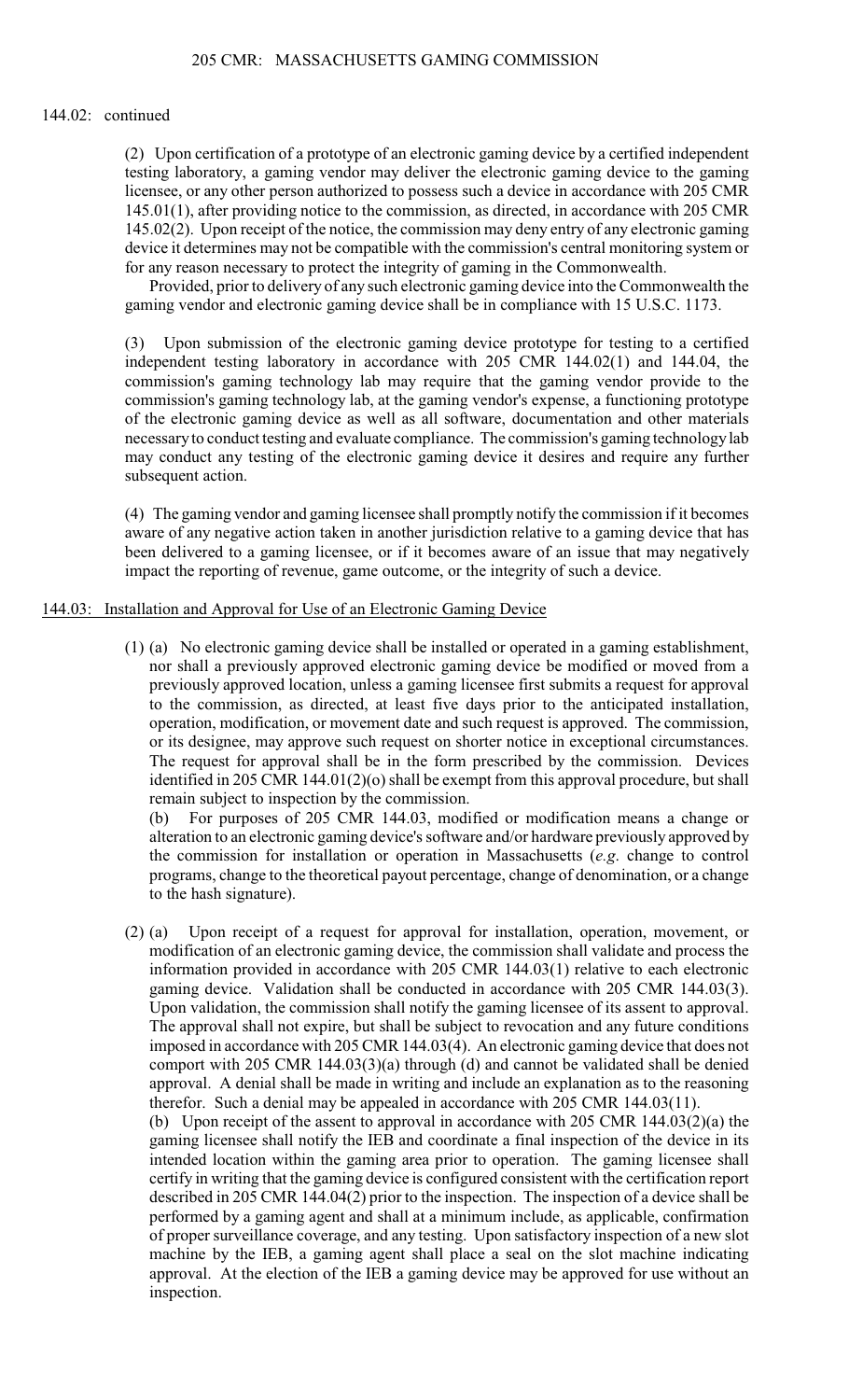#### 144.03: continued

 commission's records that the device is 'Approved for Use', and the device may be placed into (c) Upon satisfactory completion of its inspection or review, the IEB shall indicate in the operation by the gaming licensee. Operation of a slot machine by a gaming licensee prior to being 'Approved for Use' in accordance with 205 CMR 144.03(2)(c), or after revocation of such approval in accordance with 205 CMR 144.03(4), may result in the device being ordered out of operation and disciplinary measures, including assessment of a civil administrative penalty upon the gaming licensee and any responsible party in accordance with M.G.L. c. 23K, § 36. (Any such assessment shall be made notwithstanding any criminal penalties that are imposed pursuant to M.G.L. c. 23K, § 37(d).)

(3) In order for an electronic gaming device to be validated as required in accordance with 205 CMR 144.03(2)(a), all information required in the request for approval in accordance with 205 CMR 144.03(1) must be provided, and each individual electronic gaming device, including the game critical content, must:

 (a) be identical in all material mechanical, electrical, electronic or other material aspects to the prototype certified in accordance with 205 CMR 144.04 on which the electronic gaming device is based;

(b) comply with any conditions placed upon the prototype on which the certification of the electronic gaming device is based;

(c) not endanger, compromise, or weaken the credibility or integrity of gaming in the Commonwealth; and

 (d) where applicable, be interoperable with the commission's central monitoring system. monitoring system, the commission reserves the right to inspect/validate the device prior to Where an electronic gaming device is not interoperable with the commission's central operation.

An electronic gaming device that the commission determines does not comport with 205 CMR 144.03(3)(a) through (d) may be deemed a new gaming device requiring completion of a full certification procedure in accordance with 205 CMR 144.02.

 consistent with the certification report described in 205 CMR 144.04(2), or in any way fails to (4) The gaming licensee must ensure that the approved electronic gaming device is and remains in compliance with 205 CMR 144.03(3), 205 CMR 143.00: *Gaming Devices and Electronic Gaming Equipment*, as applicable, and is consistent with the configurations contained in the certification report described in 205 CMR 144.04(2), at all times. The commission may at any time inspect any approved electronic gaming device and revoke or condition the approval pursuant to 205 CMR 144.03(9) if that device fails to comply with 205 CMR 144.03(3), 205 CMR 143.00: *Gaming Devices and Electronic Gaming Equipment*, is not configured operate in the manner for which it was approved. Prior to revoking or conditioning the approval of an electronic gaming device currently in use in a gaming establishment, the commission may allow the gaming licensee a reasonable amount of time to bring the device into compliance.

(5) Subsequent to an electronic gaming device being deemed 'Approved for Use' in the gaming area pursuant to 205 CMR 144.03(2)(c), an electronic gaming device may only be moved or modified in accordance with the gaming licensee's approved system of internal controls submitted in accordance with 205 CMR 138.63: *Slot Machines and Other Electronic Gaming Devices; Authorized Locations; Movements* which shall incorporate the notice and approval provisions contained in 205 CMR 144.03.

 (6) Prior to issuing an approval or 'Approval for Use' of an electronic gaming device, the commission may require a trial period of a length to be established on a case by case basis, not to exceed 90 days, to test the gaming device in a gaming establishment to determine whether it complies with 205 CMR 144.03(3). During the trial period, minor changes in the operation or design of the electronic gaming device may be made with prior approval of the commission. The commission may, for reasonable cause, extend the trial period as necessary to ensure compliance with 205 CMR 144.03(3).

 (7) A gaming licensee shall inform the IEB of any approved electronic gaming device that the gaming licensee no longer possesses by indicating such on the Slot Machine Master List provided in accordance with 205 CMR 145.01(2).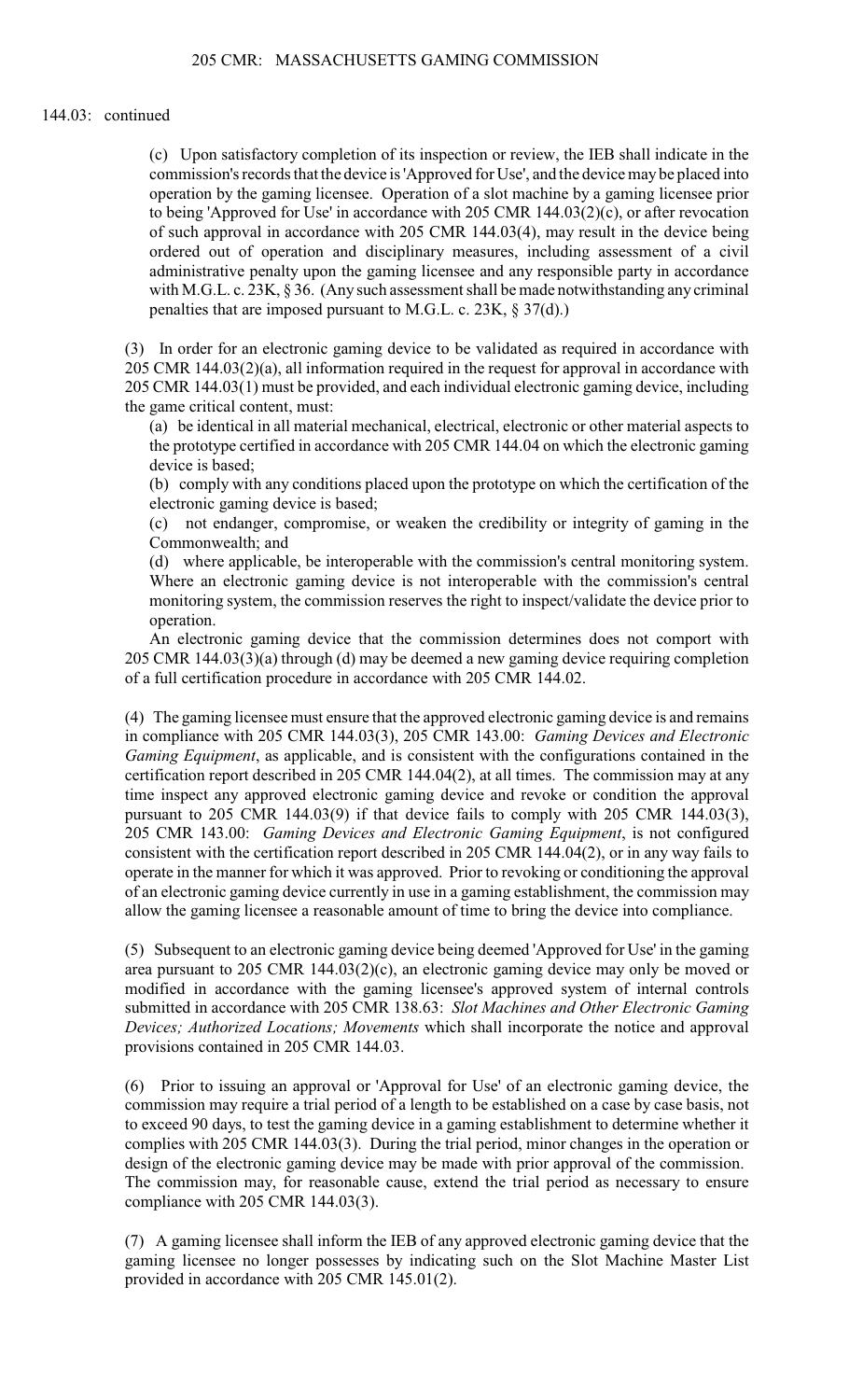# 144.03: continued

(8) The IEB may assess a civil administrative penalty on a gaming licensee, or anyone permitted to possess a gaming device pursuant to 205 CMR 145.01(1), in accordance with M.G.L. c. 23K, § 36 for a violation of 205 CMR 144.00.

 (9) If the commission finds that a gaming device does not comply with 205 CMR 144.03(4), including citation to the applicable statute(s) or regulation(s) that supports the decision. It shall further advise the licensee or person of their right to a hearing and their responsibility to request or a gaming licensee, or anyone permitted to possess a gaming device pursuant to 205 CMR 145.01(1), has violated a provision of 205 CMR 144.00, it may issue a written notice of its intent to revoke, and/or condition approval to operate the subject device. Such notices shall be provided in writing and contain a factual basis and the reasoning in support the decision a hearing in accordance with 205 CMR 144.03(11), if they so choose, and that failure to do so may result in the decision automatically being imposed.

 temporarily revoke the approval to use such device pending the outcome of the process set forth (10) If the commission determines that a gaming device does not comply with 205 CMR 144.03(4), and that continued operation of the gaming device would pose a substantial and immediate threat to the credibility or integrity of gaming in the Commonwealth, it may in 205 CMR 144.03(9) and (11), as applicable.

 (11) If the gaming licensee or person is aggrieved by a decision made by the commission to revoke or condition an approval to operate a gaming device, and/or to assess a civil administrative penalty in accordance with 205 CMR 144.03(8) and (9), it may request review of said decision in accordance with 205 CMR 101.00: *M.G.L. c. 23K Adjudicatory Hearings*. Failure to request such review in the prescribed manner may result in the decision automatically being imposed.

# 144.04: Required Testing by Independent Testing Laboratories

(1) Any testing by a commission certified independent testing laboratory for the purposes of certifying an electronic gaming device shall be conducted in compliance with M.G.L. c. 23K and 205 CMR 143.00: *Gaming Devices and Electronic Gaming Equipment* and 144.00.

(2) The independent testing laboratory shall issue a report of the testing results to the gaming vendor and to the commission pursuant to 205 CMR 145.02(2). Such report shall contain:

(a) the part and version numbers of the electronic gaming device tested;

(b) attachments containing documents sufficient to describe the functionality and operation of all material components of the electronic gaming device;

(c) a statement as to whether each of the components within the electronic gaming device, each interaction between components, and the device as a whole is compliant with the latest version of M.G.L. c. 23K and 205 CMR 143.00: *Gaming Devices and Electronic Gaming Equipment* as of the start date of testing;

- (d) the date the electronic gaming device was submitted for testing;
- (e) the start and end dates of the electronic gaming device testing;
- (f) the location of the facility used to perform the testing; and

(g) a statement, signed under penalty of perjury, that all information provided in the report is accurate and complete.

(3) The independent testing laboratory's report shall not contain any information in its body that if publically released may harm the integrity of the electronic gaming device, but such information may be disclosed in an attachment.

 testing laboratory shall log any communication between itself and the applicant and be able to (4) The independent testing laboratory may communicate with the gaming vendor to request additional documentation or to discuss potentially non-compliant components. The independent provide to the commission copies of all documents transmitted to or from the applicant for at least seven years following the issuance of the report.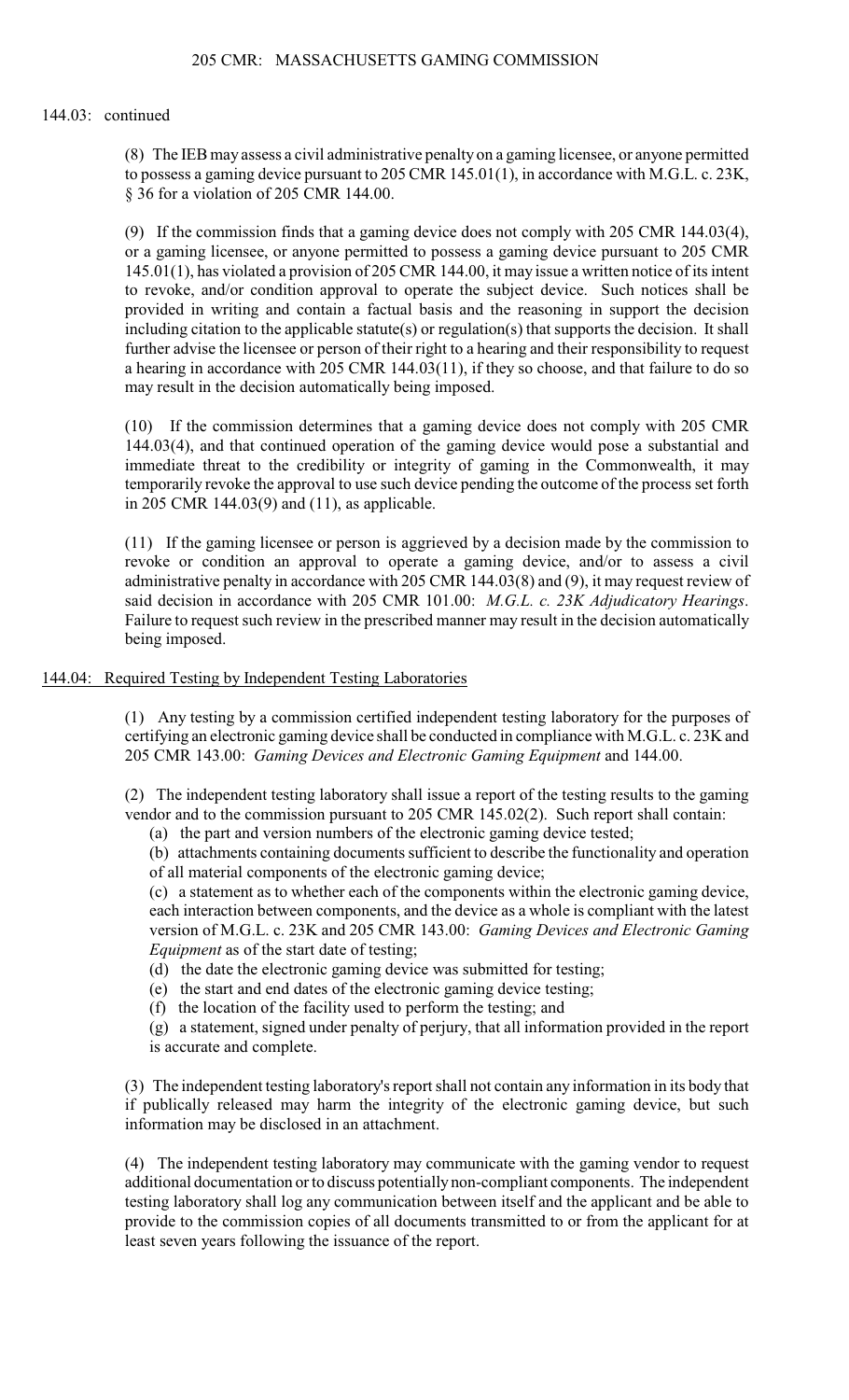### 144.04: continued

 another entity, if the testing was performed by an independent party with no apparent interest in the result. An independent testing laboratory relying on such external testing or data must clearly identify in its report all such reliance and independently verify the validity of such data or testing (5) The independent testing laboratory may rely on testing conducted and data collected from testing conducted for another jurisdiction, whether by the independent testing laboratory or by by making a finding that the methods described in the earlier test are reliable and there is no indication that the data is incorrect.

 a commission certified independent testing laboratory when such testing was conducted for purposes of permitting an electronic gaming device in the Commonwealth. Any reliance (6) An independent testing laboratory may rely on any data or results of testing conducted by pursuant to 205 CMR 144.04(5) or (6) must be clearly identified in the report.

### 144.05: Fees for Testing. Permitting, and Registration of Gaming Devices

(1) The commission may assess a fee to a gaming vendor representing the cost associated with the testing of any electronic gaming device by the commission's gaming technology lab in accordance with 205 CMR 144.02(3), at hourly rates to be posted by the Commission.

(2) A gaming vendor requesting that a commission certified independent testing laboratory conduct testing shall pay all costs of the testing directly to the independent testing laboratory.

# 144.06: Independent Testing Laboratory Certification and Auditing

 (1) Certification Process. In order to provide testing services of electronic gaming devices in Massachusetts, a person must be certified as an independent testing laboratory in accordance with 205 CMR 144.06. The certification process will take place as follows:

(a) The commission may issue yearly a request for applications from applicants interested in being certified as independent testing laboratories.

(b) Upon receipt of an application in the form prescribed in 205 CMR 144.06(5) the gaming technology laboratory and the bureau shall conduct any investigation they deem reasonable, including any visit, review or inspection of each independent testing laboratory seeking certification to evaluate the laboratory's qualifications and capabilities pursuant to 205 CMR 144.06(3).

 (c) The applicant is required to submit a \$5,000 application fee with its application for certification. If the Commission's costs associated with the investigation, including site visits, inspections, and background investigations, of the applicant during the certification evaluation period, in accordance with the fee schedule posted by the Commission to its website, exceed the application fee, the applicant shall pay the additional amount within 30 days after notification of insufficient fees or the application shall be rejected.

 (d) Upon the conclusion of evaluation and upon full payment of any costs associated with However, the commission may only utilize the public hearing process with the applicant's the certification process, the gaming technology laboratory, with the input of the bureau, shall issue a written report to the commission and to the applicant. The commission shall determine whether to initiate a process for a public hearing or adjudicatory proceeding. consent.

 commission shall conduct an adjudicatory proceeding in accordance with 205 CMR (e) If the commission determines that an adjudicatory proceeding will be held, the 101.00: *M.G.L. c. 23K Adjudicatory Hearings*.

 (f) If the commission determines that a public hearing should be held, the commission shall review the gaming technology laboratory's report and make a final decision granting or denying the certification at a public hearing. The commission will issue a notice in advance of the public hearing stating the date, time and place of the hearing.

(g) Certification as an independent testing lab shall be valid for one year and shall automatically renew annually thereafter upon payment of a renewal and audit fee of \$2,000. The commission may audit the compliance of the certified independent testing laboratory with commission requirements annually or more often if needed. The commission may revoke the registration of a certified independent testing laboratory if the testing laboratory no longer meets the requirements of M.G.L. c. 23K and 205 CMR.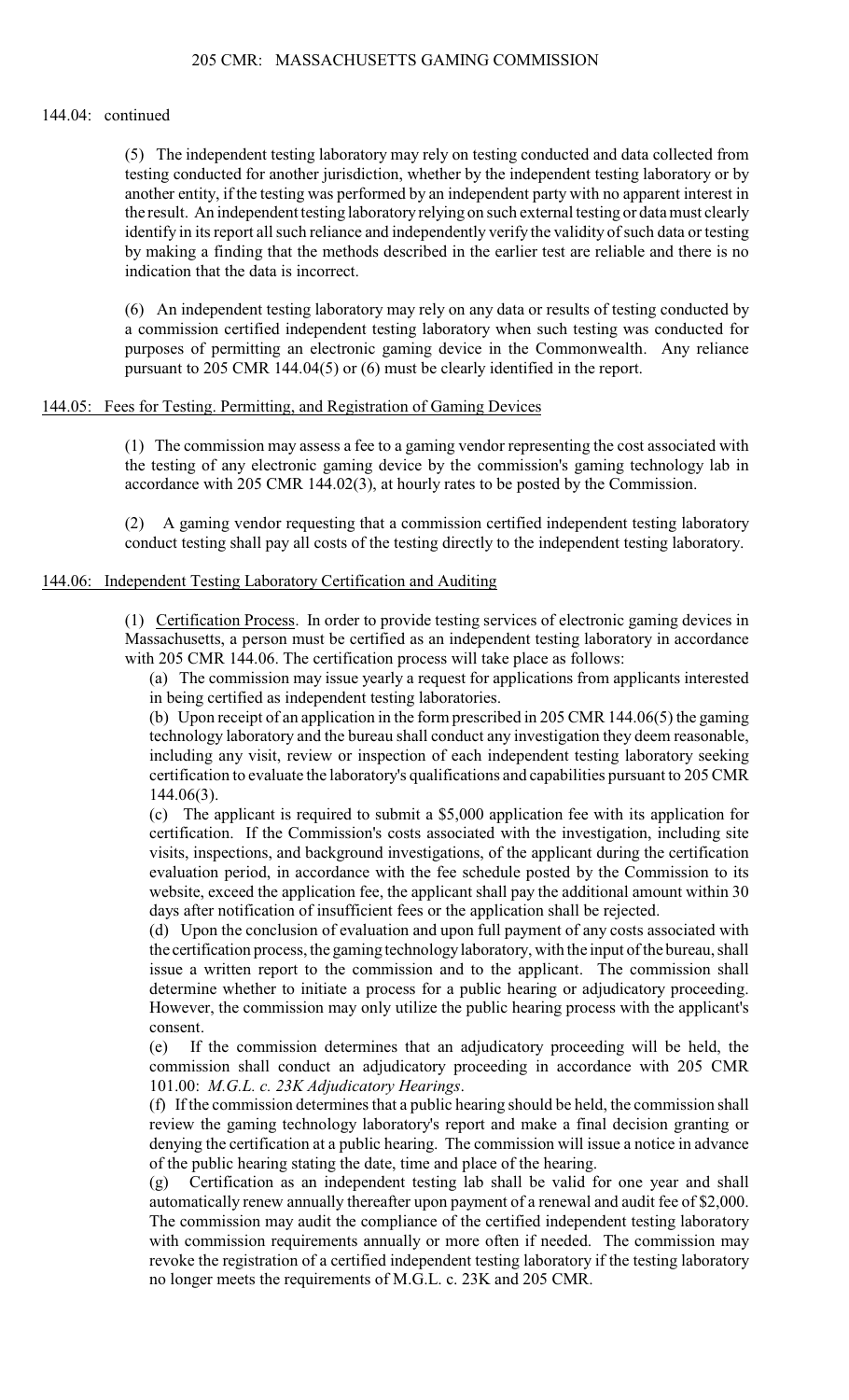### 205 CMR: MASSACHUSETTS GAMING COMMISSION

### 144.06: continued

 with the categories of electronic gaming device that each independent testing laboratory may (h) The commission shall maintain a list of certified independent testing laboratories along test.

(2) Categories of Certification. Each independent testing laboratory must be certified for each category of testing for which the laboratory seeks to provide results. The categories of testing include:

(a) Electronic games and game variations;

(b) Electronic gaming devices outlined in 205 CMR 144.01(2) and gaming device modifications;

(c) Gaming associated equipment and gaming associated equipment modifications;

(d) Cashless wagering systems and cashless wagering system modifications;

(e) Inter-casino linked systems and inter-casino linked system modifications;

(f) Mobile gaming systems and mobile gaming system modifications;

(g) Interactive gaming systems and interactive gaming system modifications; and

(h) Any other category of testing that the commission may deem appropriate.

 (3) Standards for Certification. To qualify for certification, the independent testing laboratory, must:

(a) Be independent pursuant to 205 CMR 144.06(4)

(b) Be accredited in accordance with ISO/IEC 17025 by an accreditation body that is a signatory to the I*nternational Laboratory Accreditation Cooperation Mutual Recognition Agreement*;

(c) Demonstrate suitability in accordance with M.G.L. c. 23K, §§ 12 and 16 by clear and convincing evidence after considering reciprocity from other jurisdictions;

(d) Demonstrate that it is technically competent in testing the category of game, device, or system in which it is seeking certification; and

 (e) Demonstrate that it is technically competent to test compliance with the applicable Massachusetts statutes, regulations, standards and policies.

 (4) Independence. An independent testing laboratory must be independent at all times while certified by the commission.

(a) To be considered independent from a manufacturer, distributor, or operator pursuant to 205 CMR 144.06(3)(a), the independent testing laboratory, including its employees, management, directors, owners, compliance committee members and gaming regulatory advisors, with the exception of the independent testing laboratory's external accountants and attorneys:

 interactive gaming system, or any component thereof or modification thereto, regardless of whether or not the person or entity is licensed, registered, or otherwise does business 1. Must not have a financial or other interest, direct or otherwise, in a manufacturer, distributor, or operator of any game, electronic gaming device, associated equipment, cashless wagering system, inter-casino linked system, mobile gaming system or in Massachusetts;

2. Must not participate, or otherwise be involved in the design, development, programming, or manufacture of any game, electronic gaming device, associated equipment, cashless wagering system, inter-casino linked system, mobile gaming system or interactive gaming system, or any component thereof or modification thereto;

3. Must not have any other interest in or involvement with a manufacturer, distributor, or operator that could cause the independent testing laboratory to act in a manner that is not impartial; and

 4. Such individuals shall not serve in any capacity with a manufacturer, distributor, or operator beyond the scope of the independent testing laboratory's engagement pursuant to 205 CMR 144.04.

 $(b)$ The restrictions in 205 CMR 144.06(4)(a) shall not be interpreted to limit an independent testing laboratory, or the above listed individuals, from providing consulting services to a manufacturer, distributor, or operator, provided that such services do not directly or indirectly indicate, suggest, or imply how to design, develop, program or manufacture a game, electronic gaming device, associated equipment, cashless wagering system, inter-casino linked system, mobile gaming system or interactive gaming system, or any components thereof or modification thereto.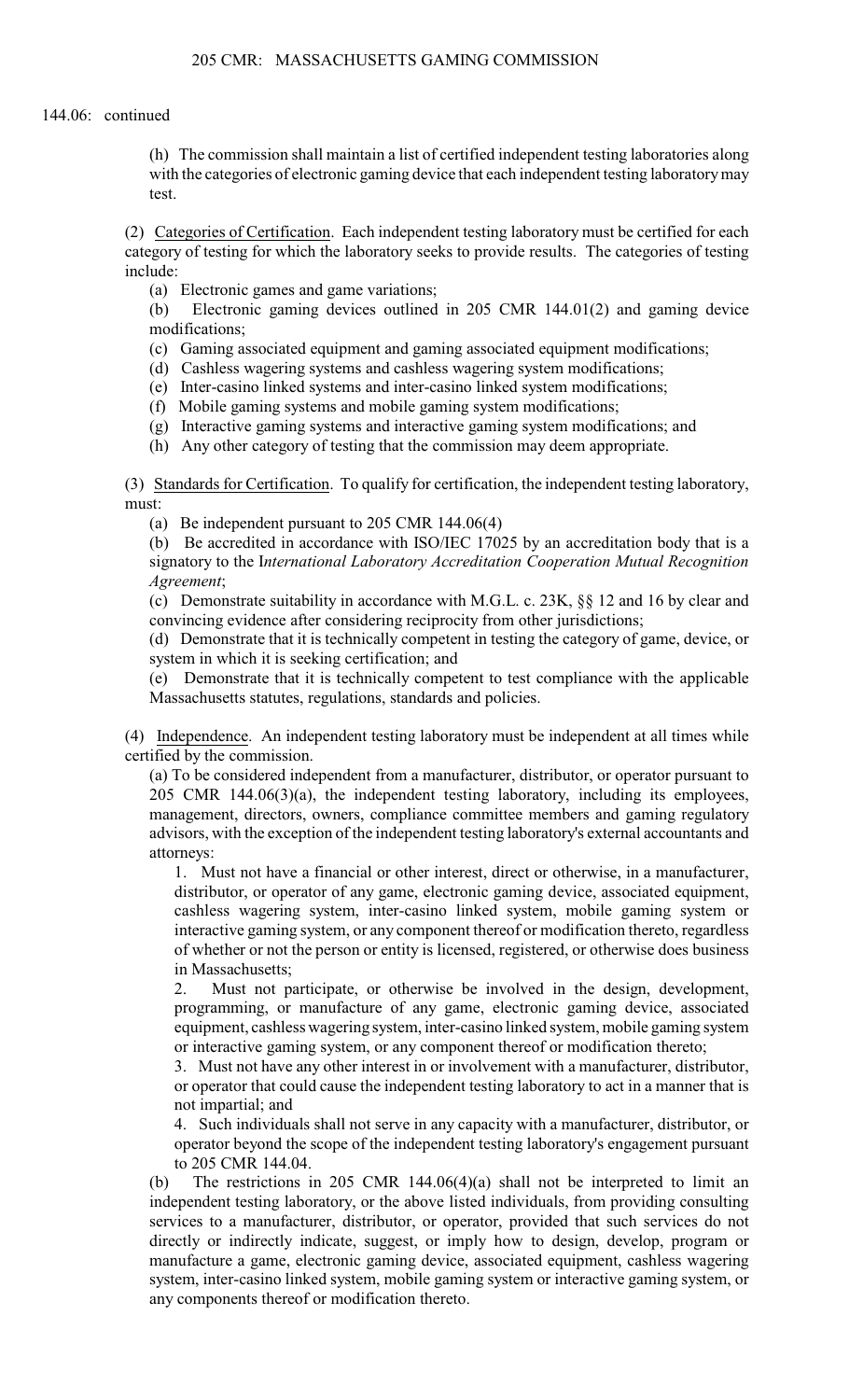(c) The restrictions in 205 CMR 144.06(4)(a) shall not be interpreted to limit its ability to accept fees from a gaming device vendor in accordance with 205 CMR 144.05.

(5) Form of Application. An application for certification as an independent testing laboratory shall be in the form prescribed by the commission and contain:

(a) The required application fee pursuant to 205 CMR 144.06(1)(c);

 134.07(6): *Business Entity Disclosure Form - Gaming Vendor - Primary* for the applicant (b) A completed business entity disclosure form as set forth in 205 CMR entity;

 205 CMR 134.07(1): *Multi-jurisdictional Personal History Disclosure Form for Key*  Gaming Employees- Executive and Gaming Vendor Qualifiers for each person who would (c) Completed multi-jurisdictional personal history disclosure forms as set forth in be a gaming vendor qualifier pursuant to 205 CMR 134.04(4): *Gaming Vendor Qualifier* if the applicant were a gaming vendor;

 independent testing laboratory is only seeking registration for the testing of games and game (d) Copies of all ISO/IEC 17025 certification and accreditation materials except if the variations;

(e) All ISO required internal controls, policies and procedures, except if the independent laboratory is only seeking registration for the testing of games and game variations;

(f) Detailed description of the testing facilities;

(g) Detailed description of available testing staff and staff qualifications, including education, training, experience and skill levels;

(h) Detailed description of available testing equipment;

(i) Copies of documented policies, systems, programs, procedures and instructions to assure the quality of test results;

(j) Copies of all test scripts to be used for testing against the applicable Massachusetts statutes, regulations, standards, and policies.

(k) A statement subscribed by the applicant that:

1. The information being provided to the commission is accurate and complete;

2. The applicant agrees to cooperate with all requests, inquiries, or investigations of the commission;

3. The applicant acknowledges that the commission shall retain jurisdiction over the independent testing laboratory in any matter involving an electronic gaming device;

4. The applicant acknowledges that it will comply with M.G.L. c. 23K, § 13(b) and (c) and update the commission in accordance with 205 CMR 144.06(6);

 5. The applicant agrees to indemnify and hold harmless the Commonwealth of Massachusetts and the commission, and each of their members, agents, and employees in their individual and representative capacities against any and all claims, suits and actions, brought against the persons named in 205 CMR 144.06(5)(k)5. by reason of any inspections or certifications performed by the applicant as a certified independent testing laboratory, and all other matters relating thereto, and against any and all expenses, damages, charges and costs, including court costs and attorney fees, which may be sustained by the persons and entities named in 205 CMR  $144.06(5)(k)$ 5. as a result of said claims, suits and actions; and

(l) any additional information that the commission may require.

(6) Notification Requirements. Certified independent testing laboratories shall:

(a) notify the commission of any change in ownership of the certified independent testing laboratory if it is privately held or any change in ownership resulting in shareholding of 5% or more of the independent testing laboratory or any of its holding or intermediary companies; any change in directors, executives, or key management or employees of the independent testing laboratory, and any other material changes to the information included in its application for registration or the information submitted in conjunction with or subsequent to its application within 30 days of such change;

(b) no later than by the  $15<sup>th</sup>$  day of each January, inform the commission in writing of any changes to the information that was contained on the certified independent testing laboratory's application for certification or submitted in conjunction with or subsequent to its application, or that no changes have occurred since the last reporting date;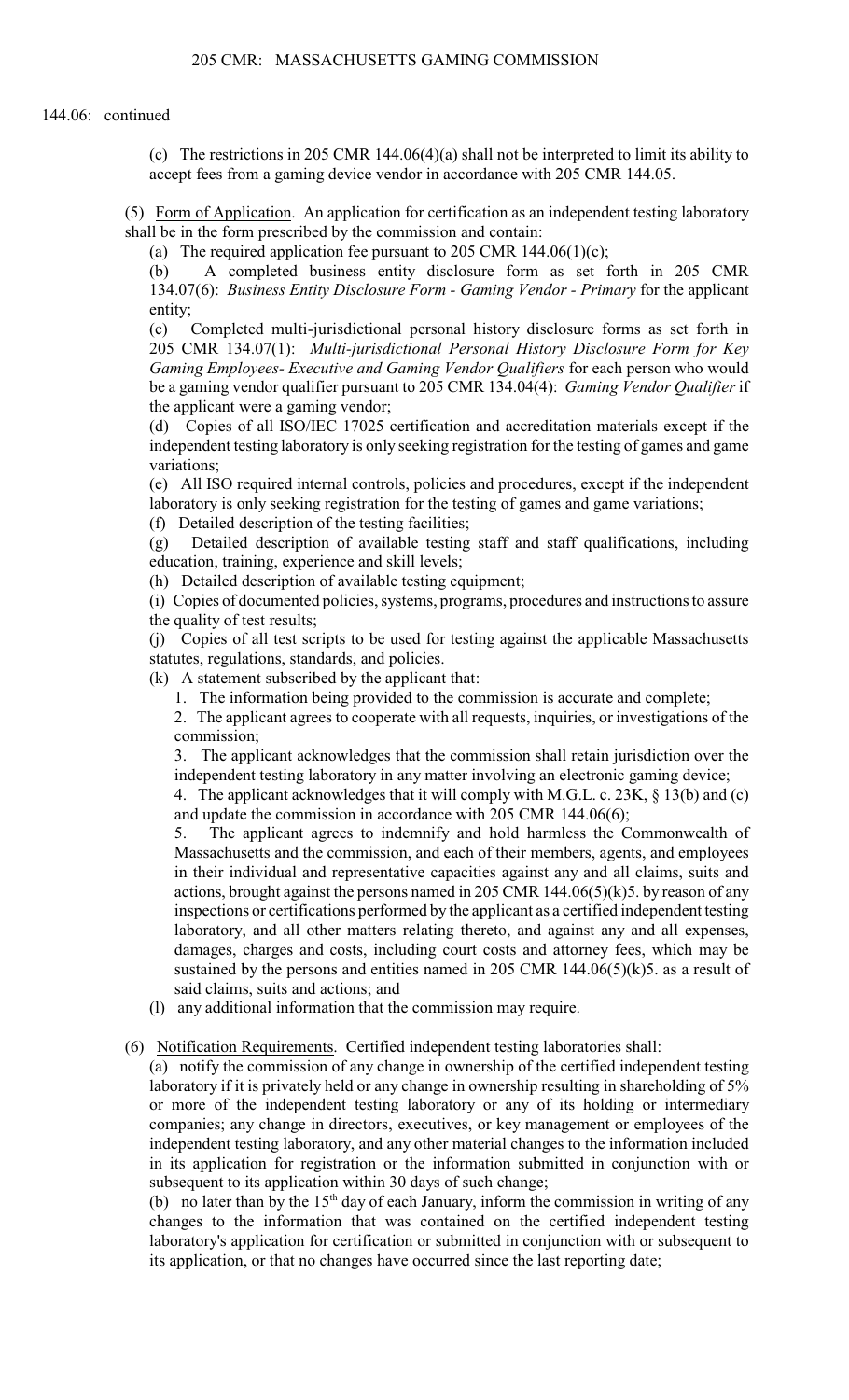#### 144.06: continued

 become available to the certified independent testing laboratory and provide copies to the (c) maintain copies of the results of any ISO/IEC 17025 audits or reviews and notify the commission in writing of the of the availability of the results within 15 days of when they commission upon request.

(d) notify the commission immediately of any material issues concerning any electronic gaming device that it tested for use in Massachusetts;

(e) notify the commission immediately of any attempts by a manufacturer, distributor, or operator to improperly influence the certified independent testing laboratory, or any of its employees, managers, or owners, in or in connection with any testing of electronic gaming devices for use in Massachusetts; and

 (f) timely provide the commission with such other information as the commission may request or require.

(7) Continued Obligations. Certified independent testing laboratories shall abide by the following requirements while certified:

(a) In the interest of preserving a competitive gaming industry, a certified independent testing laboratory shall not implement or maintain any procedure or policy or take any action that would inhibit or prevent a manufacturer, distributor or operator that has otherwise been deemed suitable for doing business in Massachusetts by the commission from submitting a game, gaming device, associated equipment, cashless wagering system, inter-casino linked system, mobile gaming system or interactive gaming system, or any component thereof or modification thereto, for testing for use in Massachusetts, or that would call into question or tend to erode the independence of the certified independent laboratory from any clients that utilize its services.

 or upon request as the commission requires, with a list and description of all amounts paid (b) All testing shall be performed by a person directly employed by the certified independent testing laboratory. The certified independent testing laboratory shall not assign, delegate, subcontract, or otherwise engage any person not directly employed by the certified independent testing laboratory for any testing for which the laboratory has been certified. The certified independent testing laboratory shall provide the commission every six months, by or invoiced to licensed gaming vendors for costs of electronic gaming device testing or otherwise.

(c) A certified independent testing laboratory shall implement and maintain a hiring and background check process, which shall be submitted to the commission and subject to the commission's approval, that ensures, at a minimum, that no person is hired in a position involving testing relating to Massachusetts, or in a position overseeing or managing an employee in such a position, who has:

1. been convicted of a felony or other crime involving embezzlement, theft, fraud or perjury; or

2. Had any gaming license, registration or other like credential revoked or committed any act which is a ground for the revocation of a gaming license, registration or other professional credential held bythe person or would have been a ground for the revocation of a gaming license, registration or other professional credential had the person held such license, registration, or credential.

(d) A certified independent testing laboratory shall handle all information and data prepared or obtained as part of the testing process as confidential.

 (e) A certified independent testing laboratory shall implement and maintain security and access control systems designed to secure and protect the confidentiality of all equipment, software, and other information entrusted to it as part of the testing process.

 (f) The commission may, as appropriate, periodically provide further guidance as to what is required of a certified independent testing laboratory through industry notices or other written communications.